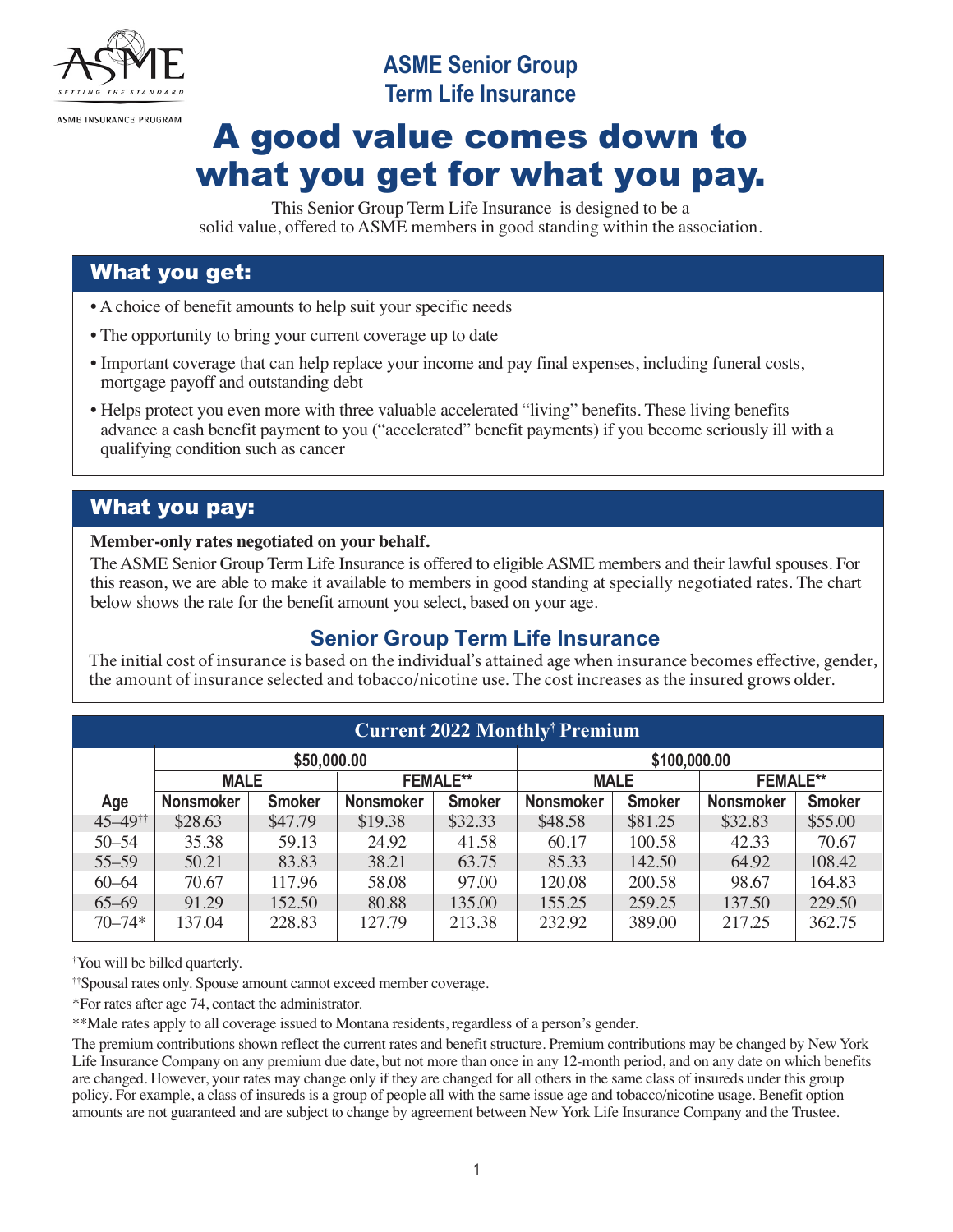## **Who is Eligible?**

ASME members between ages 50-74 are eligible to apply for coverage for themselves, their lawful spouses age 45-74. In order to become insured, satisfactory evidence of insurability must be provided and the required premium must be paid.

If both member and spouse are covered as members, neither may insure the other as spouse.

This coverage is available only for residents of the United States (excluding CT, UT, WA and territories) and Puerto Rico.

### **Effective Date**

**Note:**You and your spouse will become insured on the date specified by New York Life Insurance Company provided the initial premium contribution received within 31 days after you are billed, satisfactory evidence of insurability has been submitted, and you and your spouse are performing the normal activities of a person in good health of like age (For NC Residents: a person of like age). For any proposed insured who is not performing such normal activities on the date insurance would otherwise have taken effect, insurance will not take effect until the day he/she is performing such normal activities, provided such date is within three months of the date insurance would otherwise have taken effect and the person is still eligible. Spouse coverage will not take effect prior to member insurance.

Payment of a premium contribution for insurance does not mean there is any coverage in force before the effective date as specified by New York Life Insurance Company.

### **Termination**

Your insurance can remain in force until the insured person reaches age 80 (the Accelerated benefits terminate at age 80), provided you remain a member of ASME, you continue to pay premium contributions when due, and the group policy is not terminated by the Trustees or New York Life Insurance Company. Even if you change jobs, retire or your health declines, you can continue your ASME Sr. life insurance coverage. Your spouse's coverage ends when your coverage ends or earlier if he/she is no longer your lawful married spouse or when he/she reaches age 80. Upon your death, coverage for your spouse may continue as described in the Certificate of Insurance.

## **Your Choice of Beneficiary**

You may select any person, persons, trust or other legal entity as your beneficiary. If, at the time of your death, there are no surviving beneficiaries, benefits will be paid to the executor or administrator of your estate, or at the option of New York Life, to the surviving relatives in the following order of survival: spouse; children equally; parents equally; or brothers and sisters equally.

#### **Incontestability**

The validity of any amount of your insurance that has been in force for two years during your lifetime will not be contested except for insurance eligibility provisions or nonpayment of premium contributions.

**Accelerated "Living" Benefits:** Partial "living" benefits may be paid before death for any one cause: terminal illness, chronic illness or permanent critical condition.

| <b>Benefit Amount:</b>          | \$50,000        | \$100,000    |
|---------------------------------|-----------------|--------------|
| For Qualifying Event:+          | Accelerated     | Life Benefit |
|                                 | <b>Benefits</b> | Amount       |
| Terminal Illness*               |                 |              |
| (50% of death benefit amount)   | \$25,000        | \$50,000     |
| Chronic Illness** or            |                 |              |
| Permanent Critical Condition*** | \$12,500        | \$25,000     |
| (25% of amount of insurance)    |                 |              |
|                                 |                 |              |

\*Terminal Illness is a condition for which the patient has a life expectancy of 12 months or less.

\*\*Chronic Illness means an illness: (a) with one or more of the following characteristics: permanency, residual disability, requires rehabilitation training, or requires a long period of supervision, observation or care; and (b) which a LICENSED HEALTH CARE PRACTITIONER\* certifies the covered person is unable to perform any two of the following Activities of Daily Living for a continuous period of 180 days: bathing, dressing, toileting, Transferring (Defined as the ability to move in and out of bed, chair or wheelchair with or without the aid of equipment such as: a cane, walker, crutches, grab bars, or other support devices), eating or continence.

\*\*\*Permanent Critical Condition means a medical condition for which a covered person: (a) is certified by a LICENSED HEALTH CARE PRACTITIONER\* as having a severe cognitive impairment; (b) is required to be continuously confined in a Convalescent Care Facility (does not include: a rest home; a place for care of the aged alcoholics, mentally ill or drug addicts; and/or a place for custodial care.) Hospice (to qualify, the HOSPICE must meet the standards of the National Hospice Organization and the applicable state licensing requirements), Nursing Home (does not include a rest home, an assisted living facility or a place for care of the aged, alcoholics or drug addicts) or at home; (c) is required to be under substantial supervision to protect the covered person from threats to health and safety due to such severe cognitive impairment; and (d) is required to be under a plan of care prescribed by a LICENSED HEALTH CARE PRACTITIONER.\*





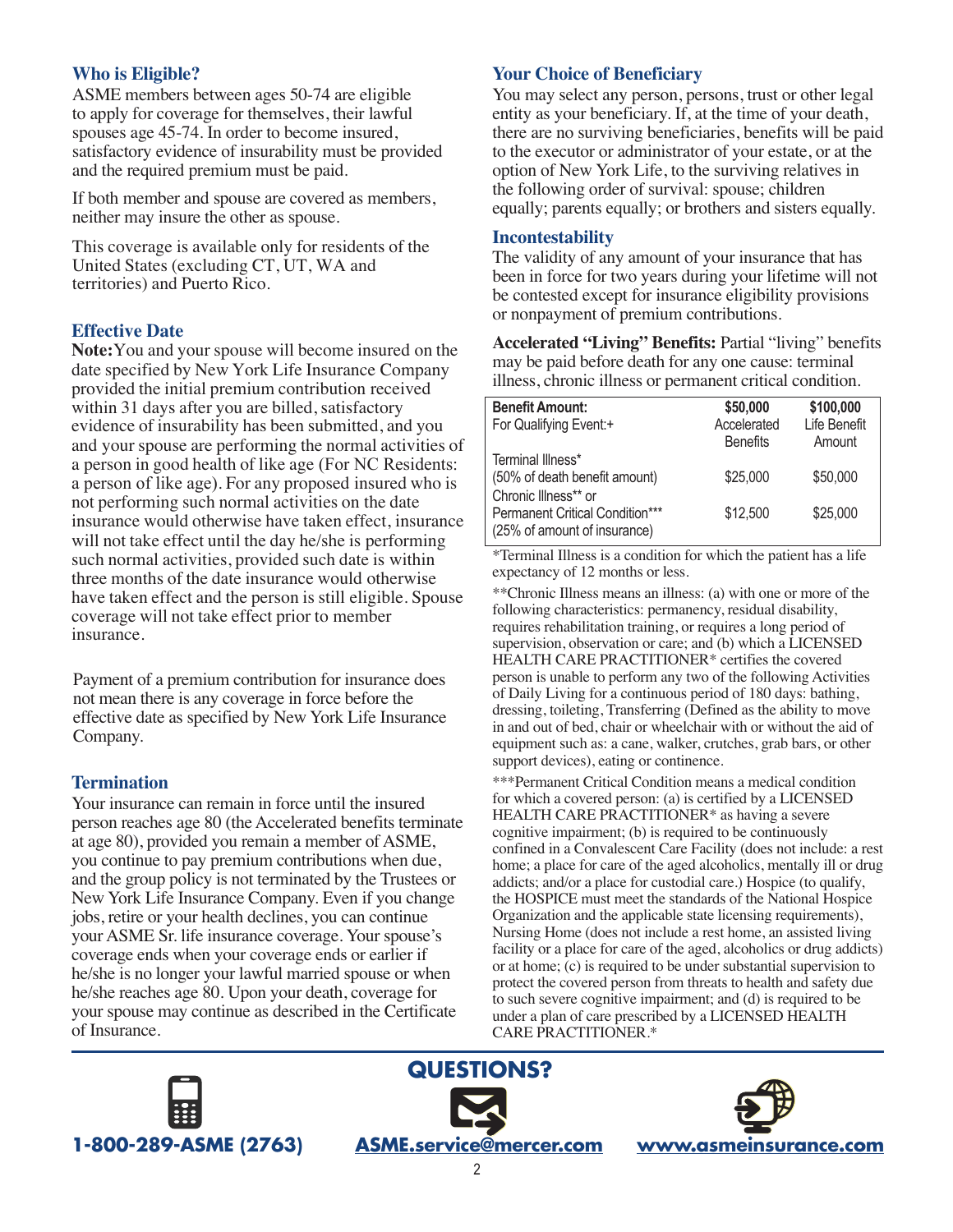\*LICENSED HEALTH CARE PRACTITIONER means: licensed physician or osteopath; a registered professional nurse, or licensed social worker, who is operating within the scope of his or her license.

**+Maximum Benefit Payable:** No more than one Accelerated Benefit is payable for any one (1) Terminal Illness; Chronic Illness; or Permanent Critical Condition. With respect to a Chronic Illness or Permanent Critical Condition, only one Qualifying Event is payable. Also, in order to have a minimum Death Benefit equal to 25% of the Amount of Insurance, no more than 75% of the Amount of Insurance is payable for Qualifying Events on each covered person.

NOTE: If the Death Benefit is reduced by a payment of an accelerated benefit; premiums due are based on the reduced level of death benefit.

Please note that receipt of accelerated death benefits may affect your eligibility for public assistance programs and may be taxable. Prior to applying to receive such benefits, you should consult with the appropriate social services agency and seek the advice of a qualified tax advisor.

#### **Exclusions**

Benefits will be paid in the event of death, anywhere in the world regardless of cause, except for suicide whether sane or insane within 24 months of the certificate effective date, in which case the only amount payable is a return of the applicable contributions (See limitations applicable to Accelerated Benefits on previous page).

#### **Conversion Privilege**

This coverage provides conversion privileges under certain circumstances of involuntary termination as described in the Certificate of Insurance.

#### **Certificate of Insurance**

This brochure contains only a brief description of some of the principal provisions and features. The complete terms and conditions are set forth in the group policy issued by New York Life Insurance Company to the Trustee of the Life Insurance for Members of the American Society of Mechanical Engineers.

When you become insured, you will be sent a Certificate of Insurance summarizing your benefits under this policy. Your request is subject to New York Life Insurance Company's approval and more medical information may be requested. You may be contacted by a Service Provider who will obtain additional medical history from you.

#### **Renewal Payments and Claims**

Once you are accepted into the insurance, you will have a 31-day grace period for your payment of renewal premium contribution. When you want to submit a claim, call or write the Administrator for claim forms.

#### **HOW TO APPLY Consider Your Eligibility**

Before you request coverage, you must be a member in good standing with ASME. Please wait until your application for membership is accepted before initiating insurance request. If you have any questions regarding membership, please contact ASME directly.

#### **Get Quicker, Easier Service When You Apply**

The information provided when you fill out your Application can make the medical underwriting process quicker and easier. By providing complete and accurate information, you avoid delays that may occur while we wait for missing information to be received and shorten the time needed for underwriting decisions and approvals. We also request that you provide the following information for everyone you are requesting coverage on as well as on any named beneficiary: full name, address, date of birth, Social Security number, and telephone number. Please call 1-800-289-2763 to complete this request. If you prefer enclose a separate piece of paper with this information together with your application.

New York Life Insurance Company relies on your answers and statements. Misstatements or failures to report information on your application may be used as the basis for invalidating your insurance.

The Senior Group Term Life Insurance is medically underwritten based on the information provided by you on your Application. It is important that you complete the form truthfully and completely. Your Application is subject to New York Life Insurance Company's approval and more medical information may be requested. A physical exam, EKG, blood test or other medical information may be required. If so we will arrange for an independent professional paramedic to contact you and arrange to perform these simple tests at your convenience. The exam and the blood test will be paid for by the Policy.

#### **30-Day Free Look**

If you're not completely satisfied with the term of your Certificate of Insurance, you may return it, without claim, within 30 days. Your coverage will be invalidated and you will be sent a full refund, no questions asked!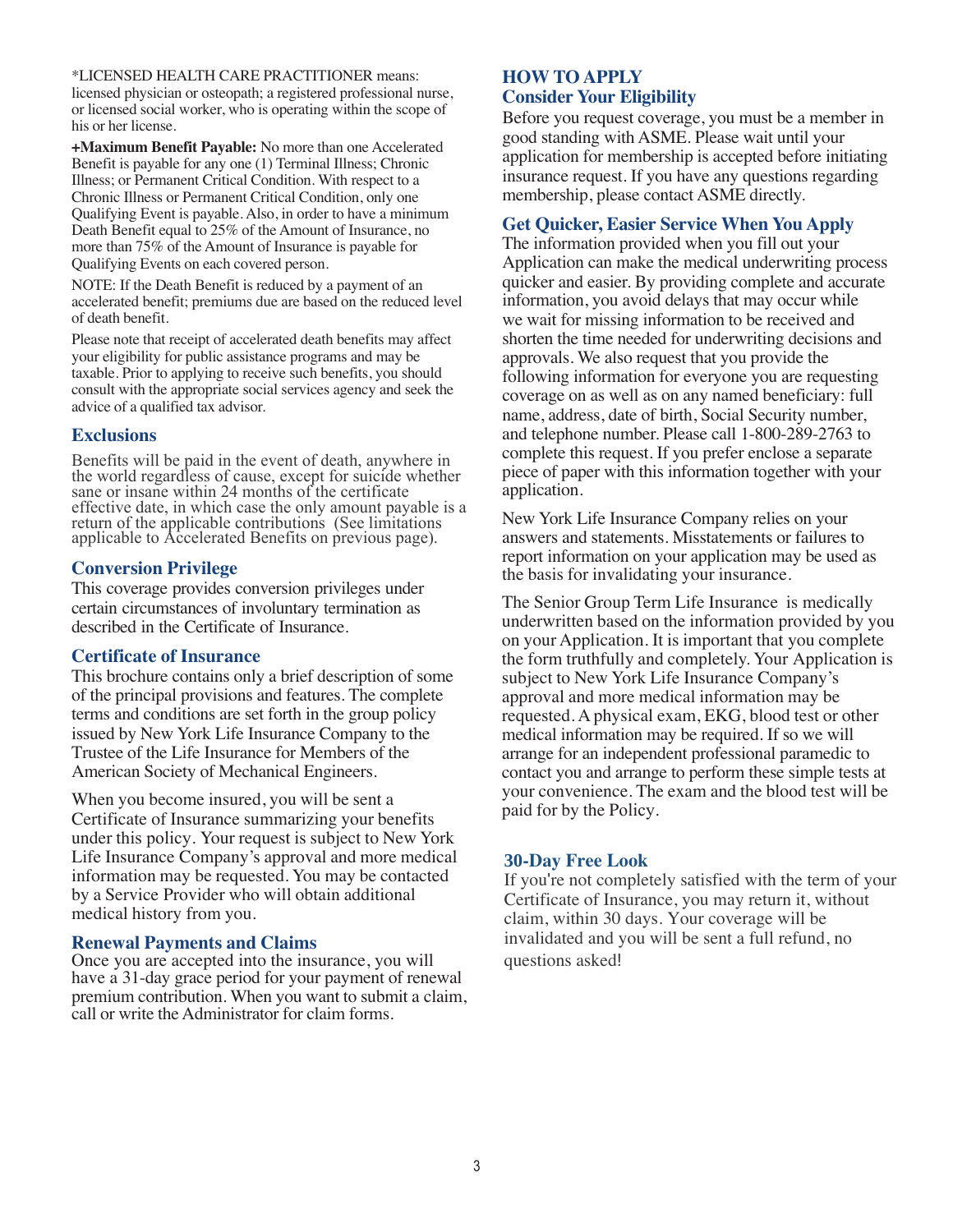## **Apply in Three Easy Steps**

- 1. Refer to the policy description for benefits and premium costs as you fill out the application. Be sure to indicate if you are requesting coverage for your spouse.
- 2. Complete, sign and date the Application.

#### **DO NOT SEND MONEY NOW. YOU'LL BE BILLED LATER.**

3. Mail the completed application to: Administrator ASME Group Insurance Program P.O. Box 10374 Des Moines, IA 50306-8812

#### **Residents of Puerto Rico:**

Please send your completed application to: Global Insurance Agency, Inc. P.O. Box 9023918 San Juan, PR 00902-3918

If you have questions about your eligibility or the features of this Policy, call a Customer Service Representative toll-free at 1-800-289-ASME(2763).

# **This Senior Group Term Life Insurance Is Administered By:**

Mercer Consumer, a service of Mercer Health & Benefits Administration LLC ASME Group Insurance Program PO Box 10374 Des Moines, IA 50306-8812

1-800-289-ASME (2763) ASME@mercer.com

AR Insurance License #100102691 CA Insurance License #0G39709 In CA d/b/a Mercer Health & Benefits Insurance Services LLC

#### **This Senior Group Term Life Insurance Is Underwritten By:**



NEW YORK LIFE and the NEW YORK LIFE Box Logo are trademarks of New York Life Insurance Company.

New York Life Insurance Company 51 Madison Avenue New York, NY 10010 under Group Policy No. G-8700-3 on Policy Form GMR-FACE/G-8700-3

#### **Where Can I Find More Information?**

If you are interested in learning more about this and other ASME member benefits, you can log on to the ASME's Internet Website at: http//www.asme.org

The ASME insurance trust incurs costs in connection with this sponsored policy. To provide and maintain this valuable membership benefit, it is reimbursed for these costs. ASME also receives a fee for the license of its name and logo for use in connection with this

#### Policy.

**This is a life insurance benefit that also gives you the option to accelerate some of the death benefit in the event that you are certified with a chronic illness or permanent critical condition as described in the certificate.**

*IMPORTANT NOTICE: This coverage is not intended to be a federally tax-qualified long-term care insurance contract under Internal Revenue Code (IRC) Section 7702B. Therefore, the premiums payable do not qualify as long-term care insurance premiums and are not deductible from gross income for federal income tax purposes. A Chronic Illness or Permanent Critical Condition acceleration is subject to the federal per diem limits set forth in IRC Section 7702B. Under this acceleration, New York Life will not pay claimants more than the federal per diem limits. Assuming the amount you receive in the aggregate from all applicable policies does not exceed the federal per diem limits set forth in IRC Section 7702B, the benefits provided by the Chronic Illness or Permanent Critical condition acceleration are intended to be excludable from federal gross income under Section 101 (g) of the IRC.*

*Receipt of an accelerated death benefit may affect eligibility for Medicaid or other government benefits or entitlements and may have income tax consequences. Accelerating benefits before applying for these programs, or while you are receiving government benefits, may affect your initial or continued eligibility. Clients can contact the appropriate social service agency (e.g., the Medicaid Unit of your local Department of Public Welfare or the Social Security Administration Office) for more information.*

SMRU# 533995

Copyright 2022 Mercer LLC. All rights reserved.





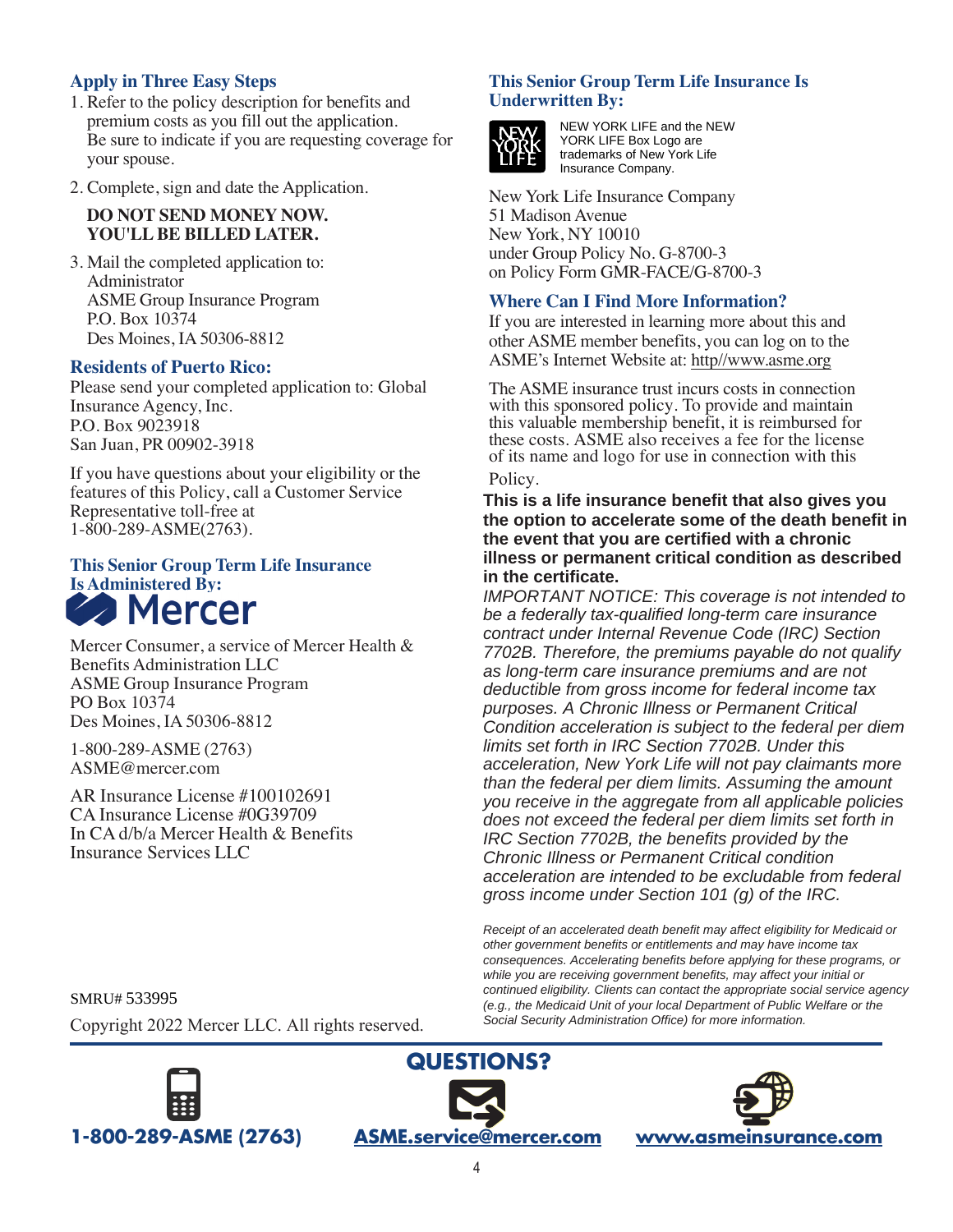# **About Our Role and Compensation**

Mercer Consumer, a service of Mercer Health & Benefits Administration LLC, facilitates the placement of insurance coverage on behalf of our clients and is only offering the product(s) for the Insurer(s) listed in the enclosed brochure. Alternative insurance products may be available in the insurance marketplace. In addition, please note that we may utilize a third party to gain access to insurers that we do not have direct access to in the insurance marketplace.

In accordance with industry custom, we are compensated through commissions that are calculated as a percentage of the insurance premiums charged by insurers or fees agreed to with our clients. We may also receive additional monetary and nonmonetary compensation from insurers, or from other insurance intermediaries, which may be contingent upon volume, profitability or other factors. This compensation may include payment from insurers for marketing-related expenses or investments in technology. Our compensation may vary depending on the type of insurance purchased and the insurer selected. We will provide you additional information about our compensation and information about alternative quotes, upon your request. If you are interested in obtaining more information, please call us at 1-888-206-5088 and a customer service representative can provide you with that information.

Program Administered by Mercer Health & Benefits Administration LLC

AR Insurance License #100102691 CA Insurance License #0G39709 In CA d/b/a Mercer Health & Benefits Insurance Services LLC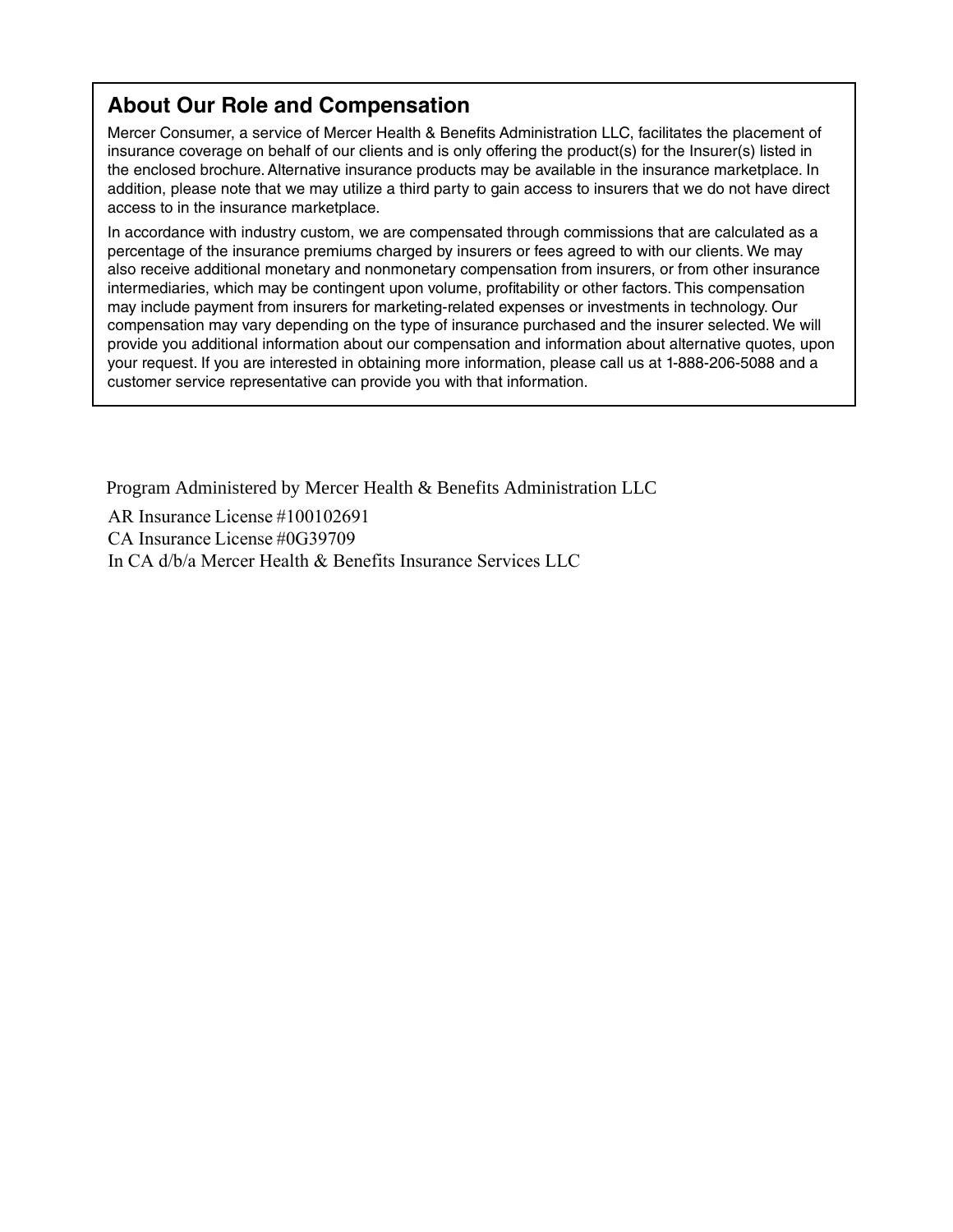

ASME INSURANCE PROGRAM

### Negotiated For ASME Members And Their Families

**ASME Program Administrator** 12421 Meredith Drive Urbandale, IA 50398



Request for Group Insurance from: New York Life Insurance Company 51 Madison Avenue, New York, NY 10010

#### **To Apply:**

**Complete this form and return to:** Administrator ASME Group Insurance Program P.O. Box 10374 Des Moines, IA 50306-8812

**For residents of Puerto Rico, the address is:** Global Insurance Agency, Inc. P.O. Box 9023918 San Juan, PR 00902-3918

**Questions? 1-800-289-ASME (2763)**

# Send No Money Now

Please print in ink or type all answers. Do not use correction fluid or gel pens. Initial and date any changes you make.

## **MEMBER INFORMATION**

| Name<br>Address                                                                                                                                                                                                                                                                                   | Please check one:<br>Home address                                                                                                                                                                               |  |  |  |  |
|---------------------------------------------------------------------------------------------------------------------------------------------------------------------------------------------------------------------------------------------------------------------------------------------------|-----------------------------------------------------------------------------------------------------------------------------------------------------------------------------------------------------------------|--|--|--|--|
| ZIP<br>City<br><b>State</b>                                                                                                                                                                                                                                                                       | <b>Business address</b>                                                                                                                                                                                         |  |  |  |  |
| <b>Home Phone</b><br><b>Social Security #</b>                                                                                                                                                                                                                                                     |                                                                                                                                                                                                                 |  |  |  |  |
| ft.<br>Date of Birth<br><b>Height</b>                                                                                                                                                                                                                                                             | lbs.<br>in.<br>Weight<br><b>Sex</b><br><b>Male</b><br>Female                                                                                                                                                    |  |  |  |  |
| <b>Email</b>                                                                                                                                                                                                                                                                                      | (For internal use only for important announcements, time-sensitive bulletins or member notifications.<br>Neither ASME nor the Plan Administrator will sell or rent your email address under any circumstances.) |  |  |  |  |
| <b>Marital Status:</b><br><b>Married</b><br><b>Divorced</b><br>Single<br>Widowed                                                                                                                                                                                                                  | Civil Union*                                                                                                                                                                                                    |  |  |  |  |
| Domestic Partner*                                                                                                                                                                                                                                                                                 |                                                                                                                                                                                                                 |  |  |  |  |
| *Eligibility of Domestic Partner/Civil Union partner is determined by state law.                                                                                                                                                                                                                  |                                                                                                                                                                                                                 |  |  |  |  |
| <b>Spouse/Eligible Partner</b>                                                                                                                                                                                                                                                                    |                                                                                                                                                                                                                 |  |  |  |  |
| <b>Name</b>                                                                                                                                                                                                                                                                                       |                                                                                                                                                                                                                 |  |  |  |  |
| <b>Social Security #</b>                                                                                                                                                                                                                                                                          |                                                                                                                                                                                                                 |  |  |  |  |
| Date of Birth<br>ft.<br><b>Height</b>                                                                                                                                                                                                                                                             | in.<br>Weight<br>$\mathsf{Ibs}$ Sex<br>Male<br>Female                                                                                                                                                           |  |  |  |  |
| Are you presently insured under any ASME Group Life Insurance Plans? L<br>l Yes<br>No<br>If "Yes," indicate which plan(s) and provide details (person insured and amount of insurance):<br>Senior Term Life<br>Term Life<br>Joint Term Life<br>10-Year Level Term Life<br>20-Year Level Term Life |                                                                                                                                                                                                                 |  |  |  |  |
| Details                                                                                                                                                                                                                                                                                           |                                                                                                                                                                                                                 |  |  |  |  |
| Do you or your spouse (if proposed for insurance) intend to reside outside the U.S. or Canada within the next 12 months?                                                                                                                                                                          |                                                                                                                                                                                                                 |  |  |  |  |
| Yes, Country<br>Member:                                                                                                                                                                                                                                                                           | <b>No</b><br>For How Long?                                                                                                                                                                                      |  |  |  |  |
| Yes, Country<br>Spouse:                                                                                                                                                                                                                                                                           | <b>No</b><br>For How Long?                                                                                                                                                                                      |  |  |  |  |

**1**

GMA-EZ4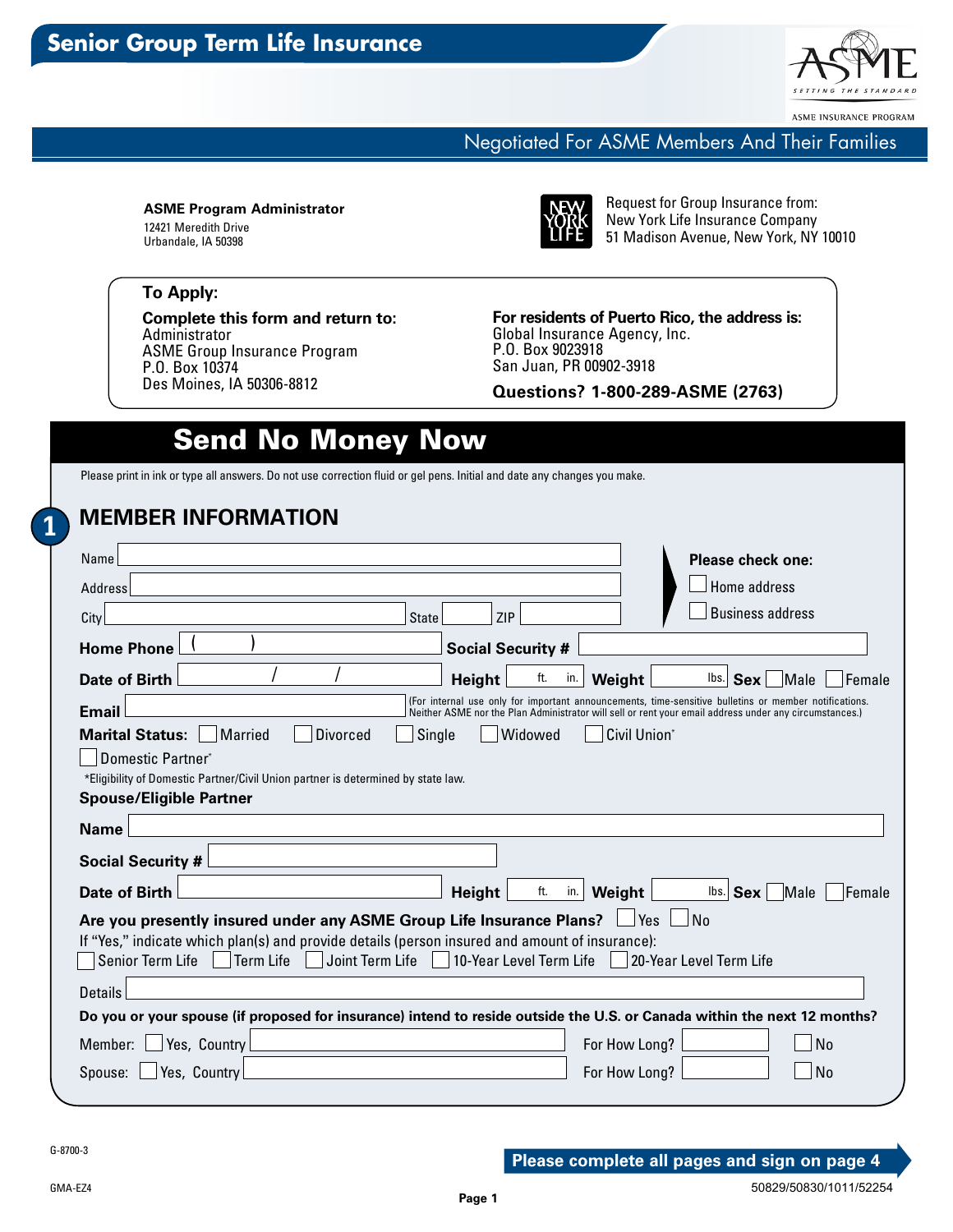| <b>MEMBERSHIP AFFILIATION</b><br>Are you now a member of the American Society of Mechanical Engineers?  <br>$ Yes $ $ No$<br>Membership #<br><b>Expiration Date</b><br>(Membership in ASME is required for participation in the plan. Affiliate members are not eligible.)<br><b>INSURANCE REQUESTED</b> (Please refer to the brochure for eligibility, options and coverage description.)<br>I HEREBY APPLY FOR THE FOLLOWING INSURANCE COVERAGE(S)<br><b>SENIOR GROUP TERM LIFE INSURANCE:</b><br>\$50,000.00<br>\$100,000.00<br>Member (Choose one amount)<br>$\Box$ \$50,000.00<br>\$100,000.00<br>Spouse* (Choose one amount)  <br>*Spouse/eligible partner coverage cannot exceed member coverage.<br>Do you have any other life insurance in force?<br><b>Pres</b><br>  No<br>If "Yes," total amount in all companies: Member \$<br>Spouse \$<br>Do you have other insurance applications pending? $\Box$ Yes<br>No<br>If "Yes," indicate total amount in all companies: Member \$<br>Company<br>Company<br>Spouse \$<br>Tobacco/Nicotine Use: Have you or your spouse (if proposed for coverage) used tobacco or any nicotine substitute in any<br>form (including nicotine patches, nicotine chewing gum and electronic cigarettes)?<br>Member Yes No Spouse Yes No<br>If "Yes," please state when you last used tobacco or nicotine products and specify the product used.<br>Member<br>Spouse<br>MO/YR<br>MO/YR<br>Product<br>Product<br><b>Insurance Replacement</b><br>RESIDENTS OF NEW YORK—IMPORTANT REPLACEMENT INFORMATION: It may not be in your best interest to replace<br>existing life insurance policies or annuity contracts in connection with the purchase of a new life insurance policy, whether<br>issued by the same or a different insurance company. A replacement will occur if, as part of your purchase of a new life<br>insurance policy, existing coverage has been, or is likely to be, lapsed, surrendered, forfeited, assigned, terminated, changed<br>or modified into paid-up insurance or other forms of benefits, loaned against or withdrawn from, reduced in value by use of<br>cash values or other policy values, changed in the length of time or in the amount of insurance that would continue or be<br>continued with a stoppage or reduction in the amount of premium paid. Prior to completing a replacement transaction, you<br>may want to contact the insurance company or agent who sold you the life insurance or annuity contract that will be replaced<br>to help you decide whether the replacement is in your best interest.<br><b>RESIDENTS OF NEW YORK:</b> I have read the Important Replacement Information above. Is the life insurance applied for intended<br>to replace, in whole or in part, any existing insurance or annuity?<br>Member Yes No Spouse Yes No<br><b>RESIDENTS OF ALL OTHER STATES</b><br>Is the insurance applied for intended to replace, discontinue or change an existing policy? Member $\Box$ Yes<br>  No<br>Yes<br>Spouse L<br>$\vert$ No<br><b>BENEFICIARY DESIGNATION</b> (Insert name, relationship and address)<br>I make the following beneficiary designation with respect to all insurance on my life under this Group Senior Term Life Insurance Plan, and if I am already<br>covered under the Plan, I hereby revoke any prior designation. The beneficiary for dependent coverage shall be the insured member as provided in the Group<br>Policy. (If you wish to name a different beneficiary for spouse coverage, contact the Administrator.) 1.) If naming more than one beneficiary, note if each is to be<br>primary and/or secondary, and the percentage of death proceeds to be distributed to each. 2.) If naming a trust, please indicate the full name and date of the<br>trust. (Attach a separate sheet if necessary, then sign and date it.)<br>Primary Secondary %: __________<br>$\Box$ Primary $\Box$ Secondary %: $\Box$<br>Beneficiary Name: Last First MI Beneficiary Name: Last First<br>$\overline{MI}$ |   |  |  |  |  |
|---------------------------------------------------------------------------------------------------------------------------------------------------------------------------------------------------------------------------------------------------------------------------------------------------------------------------------------------------------------------------------------------------------------------------------------------------------------------------------------------------------------------------------------------------------------------------------------------------------------------------------------------------------------------------------------------------------------------------------------------------------------------------------------------------------------------------------------------------------------------------------------------------------------------------------------------------------------------------------------------------------------------------------------------------------------------------------------------------------------------------------------------------------------------------------------------------------------------------------------------------------------------------------------------------------------------------------------------------------------------------------------------------------------------------------------------------------------------------------------------------------------------------------------------------------------------------------------------------------------------------------------------------------------------------------------------------------------------------------------------------------------------------------------------------------------------------------------------------------------------------------------------------------------------------------------------------------------------------------------------------------------------------------------------------------------------------------------------------------------------------------------------------------------------------------------------------------------------------------------------------------------------------------------------------------------------------------------------------------------------------------------------------------------------------------------------------------------------------------------------------------------------------------------------------------------------------------------------------------------------------------------------------------------------------------------------------------------------------------------------------------------------------------------------------------------------------------------------------------------------------------------------------------------------------------------------------------------------------------------------------------------------------------------------------------------------------------------------------------------------------------------------------------------------------------------------------------------------------------------------------------------------------------------------------------------------------------------------------------------------------------------------------------------------------------------------------------------------------------------------------------------------------------------------------------------------------------------------------------------------------------------------------------------------------------------------------------------------------------------------------------------------------------------------------------------------------------------------------------------------------------------------------------------------------------------------------------------------------------------------------------------------------------------|---|--|--|--|--|
|                                                                                                                                                                                                                                                                                                                                                                                                                                                                                                                                                                                                                                                                                                                                                                                                                                                                                                                                                                                                                                                                                                                                                                                                                                                                                                                                                                                                                                                                                                                                                                                                                                                                                                                                                                                                                                                                                                                                                                                                                                                                                                                                                                                                                                                                                                                                                                                                                                                                                                                                                                                                                                                                                                                                                                                                                                                                                                                                                                                                                                                                                                                                                                                                                                                                                                                                                                                                                                                                                                                                                                                                                                                                                                                                                                                                                                                                                                                                                                                                                                       | 2 |  |  |  |  |
|                                                                                                                                                                                                                                                                                                                                                                                                                                                                                                                                                                                                                                                                                                                                                                                                                                                                                                                                                                                                                                                                                                                                                                                                                                                                                                                                                                                                                                                                                                                                                                                                                                                                                                                                                                                                                                                                                                                                                                                                                                                                                                                                                                                                                                                                                                                                                                                                                                                                                                                                                                                                                                                                                                                                                                                                                                                                                                                                                                                                                                                                                                                                                                                                                                                                                                                                                                                                                                                                                                                                                                                                                                                                                                                                                                                                                                                                                                                                                                                                                                       |   |  |  |  |  |
|                                                                                                                                                                                                                                                                                                                                                                                                                                                                                                                                                                                                                                                                                                                                                                                                                                                                                                                                                                                                                                                                                                                                                                                                                                                                                                                                                                                                                                                                                                                                                                                                                                                                                                                                                                                                                                                                                                                                                                                                                                                                                                                                                                                                                                                                                                                                                                                                                                                                                                                                                                                                                                                                                                                                                                                                                                                                                                                                                                                                                                                                                                                                                                                                                                                                                                                                                                                                                                                                                                                                                                                                                                                                                                                                                                                                                                                                                                                                                                                                                                       |   |  |  |  |  |
|                                                                                                                                                                                                                                                                                                                                                                                                                                                                                                                                                                                                                                                                                                                                                                                                                                                                                                                                                                                                                                                                                                                                                                                                                                                                                                                                                                                                                                                                                                                                                                                                                                                                                                                                                                                                                                                                                                                                                                                                                                                                                                                                                                                                                                                                                                                                                                                                                                                                                                                                                                                                                                                                                                                                                                                                                                                                                                                                                                                                                                                                                                                                                                                                                                                                                                                                                                                                                                                                                                                                                                                                                                                                                                                                                                                                                                                                                                                                                                                                                                       |   |  |  |  |  |
|                                                                                                                                                                                                                                                                                                                                                                                                                                                                                                                                                                                                                                                                                                                                                                                                                                                                                                                                                                                                                                                                                                                                                                                                                                                                                                                                                                                                                                                                                                                                                                                                                                                                                                                                                                                                                                                                                                                                                                                                                                                                                                                                                                                                                                                                                                                                                                                                                                                                                                                                                                                                                                                                                                                                                                                                                                                                                                                                                                                                                                                                                                                                                                                                                                                                                                                                                                                                                                                                                                                                                                                                                                                                                                                                                                                                                                                                                                                                                                                                                                       |   |  |  |  |  |
|                                                                                                                                                                                                                                                                                                                                                                                                                                                                                                                                                                                                                                                                                                                                                                                                                                                                                                                                                                                                                                                                                                                                                                                                                                                                                                                                                                                                                                                                                                                                                                                                                                                                                                                                                                                                                                                                                                                                                                                                                                                                                                                                                                                                                                                                                                                                                                                                                                                                                                                                                                                                                                                                                                                                                                                                                                                                                                                                                                                                                                                                                                                                                                                                                                                                                                                                                                                                                                                                                                                                                                                                                                                                                                                                                                                                                                                                                                                                                                                                                                       | 3 |  |  |  |  |
|                                                                                                                                                                                                                                                                                                                                                                                                                                                                                                                                                                                                                                                                                                                                                                                                                                                                                                                                                                                                                                                                                                                                                                                                                                                                                                                                                                                                                                                                                                                                                                                                                                                                                                                                                                                                                                                                                                                                                                                                                                                                                                                                                                                                                                                                                                                                                                                                                                                                                                                                                                                                                                                                                                                                                                                                                                                                                                                                                                                                                                                                                                                                                                                                                                                                                                                                                                                                                                                                                                                                                                                                                                                                                                                                                                                                                                                                                                                                                                                                                                       |   |  |  |  |  |
|                                                                                                                                                                                                                                                                                                                                                                                                                                                                                                                                                                                                                                                                                                                                                                                                                                                                                                                                                                                                                                                                                                                                                                                                                                                                                                                                                                                                                                                                                                                                                                                                                                                                                                                                                                                                                                                                                                                                                                                                                                                                                                                                                                                                                                                                                                                                                                                                                                                                                                                                                                                                                                                                                                                                                                                                                                                                                                                                                                                                                                                                                                                                                                                                                                                                                                                                                                                                                                                                                                                                                                                                                                                                                                                                                                                                                                                                                                                                                                                                                                       |   |  |  |  |  |
|                                                                                                                                                                                                                                                                                                                                                                                                                                                                                                                                                                                                                                                                                                                                                                                                                                                                                                                                                                                                                                                                                                                                                                                                                                                                                                                                                                                                                                                                                                                                                                                                                                                                                                                                                                                                                                                                                                                                                                                                                                                                                                                                                                                                                                                                                                                                                                                                                                                                                                                                                                                                                                                                                                                                                                                                                                                                                                                                                                                                                                                                                                                                                                                                                                                                                                                                                                                                                                                                                                                                                                                                                                                                                                                                                                                                                                                                                                                                                                                                                                       |   |  |  |  |  |
|                                                                                                                                                                                                                                                                                                                                                                                                                                                                                                                                                                                                                                                                                                                                                                                                                                                                                                                                                                                                                                                                                                                                                                                                                                                                                                                                                                                                                                                                                                                                                                                                                                                                                                                                                                                                                                                                                                                                                                                                                                                                                                                                                                                                                                                                                                                                                                                                                                                                                                                                                                                                                                                                                                                                                                                                                                                                                                                                                                                                                                                                                                                                                                                                                                                                                                                                                                                                                                                                                                                                                                                                                                                                                                                                                                                                                                                                                                                                                                                                                                       |   |  |  |  |  |
|                                                                                                                                                                                                                                                                                                                                                                                                                                                                                                                                                                                                                                                                                                                                                                                                                                                                                                                                                                                                                                                                                                                                                                                                                                                                                                                                                                                                                                                                                                                                                                                                                                                                                                                                                                                                                                                                                                                                                                                                                                                                                                                                                                                                                                                                                                                                                                                                                                                                                                                                                                                                                                                                                                                                                                                                                                                                                                                                                                                                                                                                                                                                                                                                                                                                                                                                                                                                                                                                                                                                                                                                                                                                                                                                                                                                                                                                                                                                                                                                                                       |   |  |  |  |  |
|                                                                                                                                                                                                                                                                                                                                                                                                                                                                                                                                                                                                                                                                                                                                                                                                                                                                                                                                                                                                                                                                                                                                                                                                                                                                                                                                                                                                                                                                                                                                                                                                                                                                                                                                                                                                                                                                                                                                                                                                                                                                                                                                                                                                                                                                                                                                                                                                                                                                                                                                                                                                                                                                                                                                                                                                                                                                                                                                                                                                                                                                                                                                                                                                                                                                                                                                                                                                                                                                                                                                                                                                                                                                                                                                                                                                                                                                                                                                                                                                                                       |   |  |  |  |  |
|                                                                                                                                                                                                                                                                                                                                                                                                                                                                                                                                                                                                                                                                                                                                                                                                                                                                                                                                                                                                                                                                                                                                                                                                                                                                                                                                                                                                                                                                                                                                                                                                                                                                                                                                                                                                                                                                                                                                                                                                                                                                                                                                                                                                                                                                                                                                                                                                                                                                                                                                                                                                                                                                                                                                                                                                                                                                                                                                                                                                                                                                                                                                                                                                                                                                                                                                                                                                                                                                                                                                                                                                                                                                                                                                                                                                                                                                                                                                                                                                                                       |   |  |  |  |  |
|                                                                                                                                                                                                                                                                                                                                                                                                                                                                                                                                                                                                                                                                                                                                                                                                                                                                                                                                                                                                                                                                                                                                                                                                                                                                                                                                                                                                                                                                                                                                                                                                                                                                                                                                                                                                                                                                                                                                                                                                                                                                                                                                                                                                                                                                                                                                                                                                                                                                                                                                                                                                                                                                                                                                                                                                                                                                                                                                                                                                                                                                                                                                                                                                                                                                                                                                                                                                                                                                                                                                                                                                                                                                                                                                                                                                                                                                                                                                                                                                                                       |   |  |  |  |  |
|                                                                                                                                                                                                                                                                                                                                                                                                                                                                                                                                                                                                                                                                                                                                                                                                                                                                                                                                                                                                                                                                                                                                                                                                                                                                                                                                                                                                                                                                                                                                                                                                                                                                                                                                                                                                                                                                                                                                                                                                                                                                                                                                                                                                                                                                                                                                                                                                                                                                                                                                                                                                                                                                                                                                                                                                                                                                                                                                                                                                                                                                                                                                                                                                                                                                                                                                                                                                                                                                                                                                                                                                                                                                                                                                                                                                                                                                                                                                                                                                                                       |   |  |  |  |  |
|                                                                                                                                                                                                                                                                                                                                                                                                                                                                                                                                                                                                                                                                                                                                                                                                                                                                                                                                                                                                                                                                                                                                                                                                                                                                                                                                                                                                                                                                                                                                                                                                                                                                                                                                                                                                                                                                                                                                                                                                                                                                                                                                                                                                                                                                                                                                                                                                                                                                                                                                                                                                                                                                                                                                                                                                                                                                                                                                                                                                                                                                                                                                                                                                                                                                                                                                                                                                                                                                                                                                                                                                                                                                                                                                                                                                                                                                                                                                                                                                                                       |   |  |  |  |  |
|                                                                                                                                                                                                                                                                                                                                                                                                                                                                                                                                                                                                                                                                                                                                                                                                                                                                                                                                                                                                                                                                                                                                                                                                                                                                                                                                                                                                                                                                                                                                                                                                                                                                                                                                                                                                                                                                                                                                                                                                                                                                                                                                                                                                                                                                                                                                                                                                                                                                                                                                                                                                                                                                                                                                                                                                                                                                                                                                                                                                                                                                                                                                                                                                                                                                                                                                                                                                                                                                                                                                                                                                                                                                                                                                                                                                                                                                                                                                                                                                                                       |   |  |  |  |  |
|                                                                                                                                                                                                                                                                                                                                                                                                                                                                                                                                                                                                                                                                                                                                                                                                                                                                                                                                                                                                                                                                                                                                                                                                                                                                                                                                                                                                                                                                                                                                                                                                                                                                                                                                                                                                                                                                                                                                                                                                                                                                                                                                                                                                                                                                                                                                                                                                                                                                                                                                                                                                                                                                                                                                                                                                                                                                                                                                                                                                                                                                                                                                                                                                                                                                                                                                                                                                                                                                                                                                                                                                                                                                                                                                                                                                                                                                                                                                                                                                                                       |   |  |  |  |  |
|                                                                                                                                                                                                                                                                                                                                                                                                                                                                                                                                                                                                                                                                                                                                                                                                                                                                                                                                                                                                                                                                                                                                                                                                                                                                                                                                                                                                                                                                                                                                                                                                                                                                                                                                                                                                                                                                                                                                                                                                                                                                                                                                                                                                                                                                                                                                                                                                                                                                                                                                                                                                                                                                                                                                                                                                                                                                                                                                                                                                                                                                                                                                                                                                                                                                                                                                                                                                                                                                                                                                                                                                                                                                                                                                                                                                                                                                                                                                                                                                                                       |   |  |  |  |  |
|                                                                                                                                                                                                                                                                                                                                                                                                                                                                                                                                                                                                                                                                                                                                                                                                                                                                                                                                                                                                                                                                                                                                                                                                                                                                                                                                                                                                                                                                                                                                                                                                                                                                                                                                                                                                                                                                                                                                                                                                                                                                                                                                                                                                                                                                                                                                                                                                                                                                                                                                                                                                                                                                                                                                                                                                                                                                                                                                                                                                                                                                                                                                                                                                                                                                                                                                                                                                                                                                                                                                                                                                                                                                                                                                                                                                                                                                                                                                                                                                                                       |   |  |  |  |  |
|                                                                                                                                                                                                                                                                                                                                                                                                                                                                                                                                                                                                                                                                                                                                                                                                                                                                                                                                                                                                                                                                                                                                                                                                                                                                                                                                                                                                                                                                                                                                                                                                                                                                                                                                                                                                                                                                                                                                                                                                                                                                                                                                                                                                                                                                                                                                                                                                                                                                                                                                                                                                                                                                                                                                                                                                                                                                                                                                                                                                                                                                                                                                                                                                                                                                                                                                                                                                                                                                                                                                                                                                                                                                                                                                                                                                                                                                                                                                                                                                                                       |   |  |  |  |  |
|                                                                                                                                                                                                                                                                                                                                                                                                                                                                                                                                                                                                                                                                                                                                                                                                                                                                                                                                                                                                                                                                                                                                                                                                                                                                                                                                                                                                                                                                                                                                                                                                                                                                                                                                                                                                                                                                                                                                                                                                                                                                                                                                                                                                                                                                                                                                                                                                                                                                                                                                                                                                                                                                                                                                                                                                                                                                                                                                                                                                                                                                                                                                                                                                                                                                                                                                                                                                                                                                                                                                                                                                                                                                                                                                                                                                                                                                                                                                                                                                                                       |   |  |  |  |  |
|                                                                                                                                                                                                                                                                                                                                                                                                                                                                                                                                                                                                                                                                                                                                                                                                                                                                                                                                                                                                                                                                                                                                                                                                                                                                                                                                                                                                                                                                                                                                                                                                                                                                                                                                                                                                                                                                                                                                                                                                                                                                                                                                                                                                                                                                                                                                                                                                                                                                                                                                                                                                                                                                                                                                                                                                                                                                                                                                                                                                                                                                                                                                                                                                                                                                                                                                                                                                                                                                                                                                                                                                                                                                                                                                                                                                                                                                                                                                                                                                                                       |   |  |  |  |  |
|                                                                                                                                                                                                                                                                                                                                                                                                                                                                                                                                                                                                                                                                                                                                                                                                                                                                                                                                                                                                                                                                                                                                                                                                                                                                                                                                                                                                                                                                                                                                                                                                                                                                                                                                                                                                                                                                                                                                                                                                                                                                                                                                                                                                                                                                                                                                                                                                                                                                                                                                                                                                                                                                                                                                                                                                                                                                                                                                                                                                                                                                                                                                                                                                                                                                                                                                                                                                                                                                                                                                                                                                                                                                                                                                                                                                                                                                                                                                                                                                                                       |   |  |  |  |  |
|                                                                                                                                                                                                                                                                                                                                                                                                                                                                                                                                                                                                                                                                                                                                                                                                                                                                                                                                                                                                                                                                                                                                                                                                                                                                                                                                                                                                                                                                                                                                                                                                                                                                                                                                                                                                                                                                                                                                                                                                                                                                                                                                                                                                                                                                                                                                                                                                                                                                                                                                                                                                                                                                                                                                                                                                                                                                                                                                                                                                                                                                                                                                                                                                                                                                                                                                                                                                                                                                                                                                                                                                                                                                                                                                                                                                                                                                                                                                                                                                                                       |   |  |  |  |  |
|                                                                                                                                                                                                                                                                                                                                                                                                                                                                                                                                                                                                                                                                                                                                                                                                                                                                                                                                                                                                                                                                                                                                                                                                                                                                                                                                                                                                                                                                                                                                                                                                                                                                                                                                                                                                                                                                                                                                                                                                                                                                                                                                                                                                                                                                                                                                                                                                                                                                                                                                                                                                                                                                                                                                                                                                                                                                                                                                                                                                                                                                                                                                                                                                                                                                                                                                                                                                                                                                                                                                                                                                                                                                                                                                                                                                                                                                                                                                                                                                                                       |   |  |  |  |  |
|                                                                                                                                                                                                                                                                                                                                                                                                                                                                                                                                                                                                                                                                                                                                                                                                                                                                                                                                                                                                                                                                                                                                                                                                                                                                                                                                                                                                                                                                                                                                                                                                                                                                                                                                                                                                                                                                                                                                                                                                                                                                                                                                                                                                                                                                                                                                                                                                                                                                                                                                                                                                                                                                                                                                                                                                                                                                                                                                                                                                                                                                                                                                                                                                                                                                                                                                                                                                                                                                                                                                                                                                                                                                                                                                                                                                                                                                                                                                                                                                                                       |   |  |  |  |  |
|                                                                                                                                                                                                                                                                                                                                                                                                                                                                                                                                                                                                                                                                                                                                                                                                                                                                                                                                                                                                                                                                                                                                                                                                                                                                                                                                                                                                                                                                                                                                                                                                                                                                                                                                                                                                                                                                                                                                                                                                                                                                                                                                                                                                                                                                                                                                                                                                                                                                                                                                                                                                                                                                                                                                                                                                                                                                                                                                                                                                                                                                                                                                                                                                                                                                                                                                                                                                                                                                                                                                                                                                                                                                                                                                                                                                                                                                                                                                                                                                                                       |   |  |  |  |  |
|                                                                                                                                                                                                                                                                                                                                                                                                                                                                                                                                                                                                                                                                                                                                                                                                                                                                                                                                                                                                                                                                                                                                                                                                                                                                                                                                                                                                                                                                                                                                                                                                                                                                                                                                                                                                                                                                                                                                                                                                                                                                                                                                                                                                                                                                                                                                                                                                                                                                                                                                                                                                                                                                                                                                                                                                                                                                                                                                                                                                                                                                                                                                                                                                                                                                                                                                                                                                                                                                                                                                                                                                                                                                                                                                                                                                                                                                                                                                                                                                                                       |   |  |  |  |  |
|                                                                                                                                                                                                                                                                                                                                                                                                                                                                                                                                                                                                                                                                                                                                                                                                                                                                                                                                                                                                                                                                                                                                                                                                                                                                                                                                                                                                                                                                                                                                                                                                                                                                                                                                                                                                                                                                                                                                                                                                                                                                                                                                                                                                                                                                                                                                                                                                                                                                                                                                                                                                                                                                                                                                                                                                                                                                                                                                                                                                                                                                                                                                                                                                                                                                                                                                                                                                                                                                                                                                                                                                                                                                                                                                                                                                                                                                                                                                                                                                                                       |   |  |  |  |  |
|                                                                                                                                                                                                                                                                                                                                                                                                                                                                                                                                                                                                                                                                                                                                                                                                                                                                                                                                                                                                                                                                                                                                                                                                                                                                                                                                                                                                                                                                                                                                                                                                                                                                                                                                                                                                                                                                                                                                                                                                                                                                                                                                                                                                                                                                                                                                                                                                                                                                                                                                                                                                                                                                                                                                                                                                                                                                                                                                                                                                                                                                                                                                                                                                                                                                                                                                                                                                                                                                                                                                                                                                                                                                                                                                                                                                                                                                                                                                                                                                                                       |   |  |  |  |  |
|                                                                                                                                                                                                                                                                                                                                                                                                                                                                                                                                                                                                                                                                                                                                                                                                                                                                                                                                                                                                                                                                                                                                                                                                                                                                                                                                                                                                                                                                                                                                                                                                                                                                                                                                                                                                                                                                                                                                                                                                                                                                                                                                                                                                                                                                                                                                                                                                                                                                                                                                                                                                                                                                                                                                                                                                                                                                                                                                                                                                                                                                                                                                                                                                                                                                                                                                                                                                                                                                                                                                                                                                                                                                                                                                                                                                                                                                                                                                                                                                                                       |   |  |  |  |  |
|                                                                                                                                                                                                                                                                                                                                                                                                                                                                                                                                                                                                                                                                                                                                                                                                                                                                                                                                                                                                                                                                                                                                                                                                                                                                                                                                                                                                                                                                                                                                                                                                                                                                                                                                                                                                                                                                                                                                                                                                                                                                                                                                                                                                                                                                                                                                                                                                                                                                                                                                                                                                                                                                                                                                                                                                                                                                                                                                                                                                                                                                                                                                                                                                                                                                                                                                                                                                                                                                                                                                                                                                                                                                                                                                                                                                                                                                                                                                                                                                                                       |   |  |  |  |  |
|                                                                                                                                                                                                                                                                                                                                                                                                                                                                                                                                                                                                                                                                                                                                                                                                                                                                                                                                                                                                                                                                                                                                                                                                                                                                                                                                                                                                                                                                                                                                                                                                                                                                                                                                                                                                                                                                                                                                                                                                                                                                                                                                                                                                                                                                                                                                                                                                                                                                                                                                                                                                                                                                                                                                                                                                                                                                                                                                                                                                                                                                                                                                                                                                                                                                                                                                                                                                                                                                                                                                                                                                                                                                                                                                                                                                                                                                                                                                                                                                                                       |   |  |  |  |  |

G-8700-3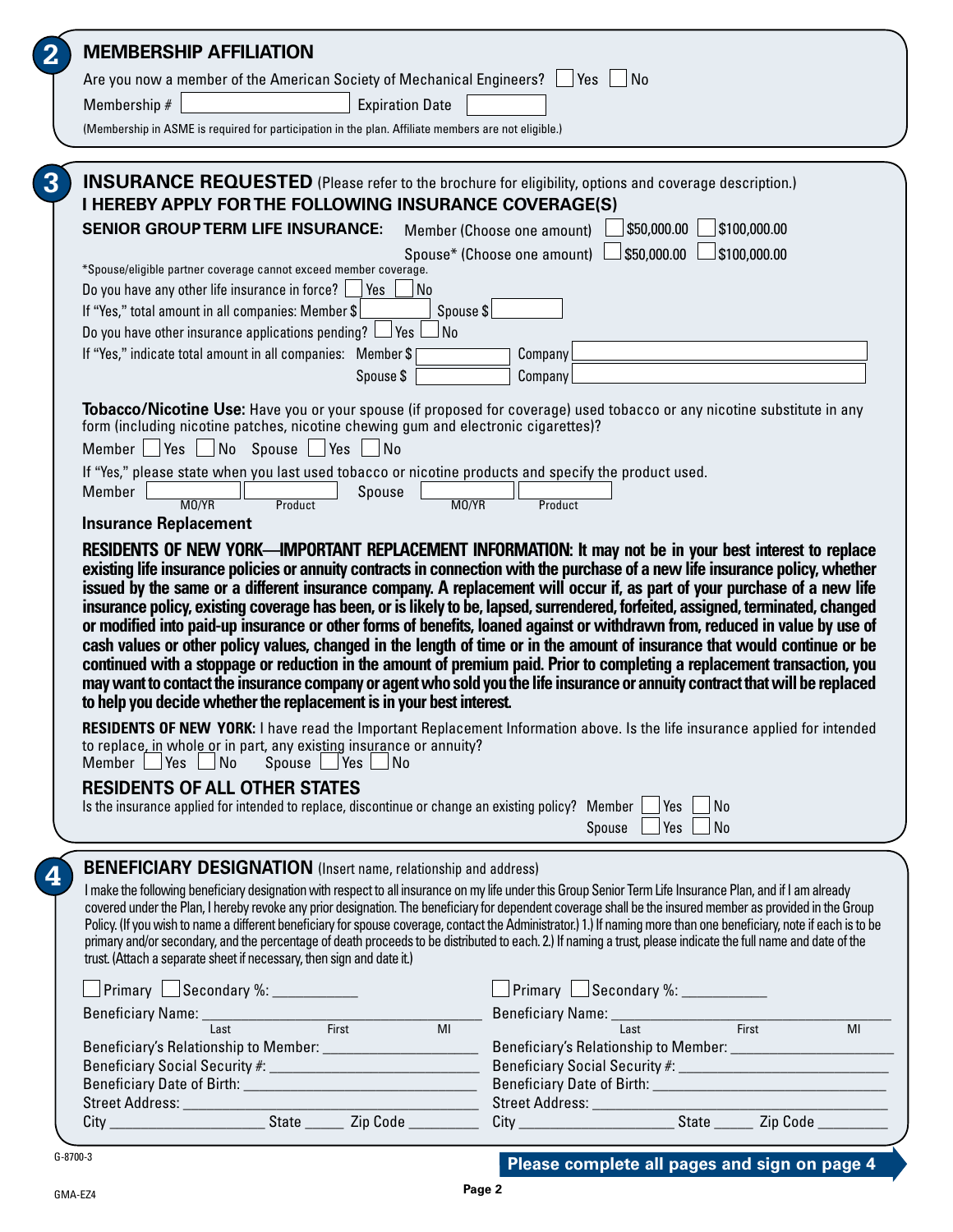|                | spouse, if applying for spousal coverage.                                                                                                                                                                                                                                                                                                                                                                                                                                                                                                                        | <b>Member</b>         | <b>Spouse</b> |
|----------------|------------------------------------------------------------------------------------------------------------------------------------------------------------------------------------------------------------------------------------------------------------------------------------------------------------------------------------------------------------------------------------------------------------------------------------------------------------------------------------------------------------------------------------------------------------------|-----------------------|---------------|
| 1.             | Is any person proposed for insurance now taking any prescribed medication or, receiving                                                                                                                                                                                                                                                                                                                                                                                                                                                                          | <b>Yes</b><br>No      | Yes           |
| 2 <sub>1</sub> | During the past five years, has any person proposed for insurance ever been medically<br>diagnosed by a physician as having or been treated for: heart trouble, elevated blood<br>pressure, gynecological or genitourinary disorders, ulcers, cancer, diabetes, mental or<br>nervous disorder or psychotheraputic treatment, epilepsy, respiratory disorder, kidney or<br>liver disorder (including hepatitis), enlarged lymph nodes or immunodeficiency disorder,<br>thyroid disorder, blood disorder, albumin, blood or sugar in urine, back trouble/disorder, | N <sub>o</sub><br>Yes | Yes<br>No     |
| 3.             | During the past five years, has any person proposed for insurance been counseled, treated                                                                                                                                                                                                                                                                                                                                                                                                                                                                        | Yes<br>No.            | Yes           |
| 4.             | During the past five years has any person proposed for insurance suffered from<br>incontinence or required assistance in bathing, toileting, dressing, eating, cooking or                                                                                                                                                                                                                                                                                                                                                                                        | No<br>Yes             | Yes           |
| 5.             | Has any person proposed for insurance had a parent, brother or sister who, prior to age 60,<br>had been medically diagnosed by a physician as having or been treated for: cancer, a<br>stroke, paralysis, hypertension, diabetes, heart disease, kidney disease, neuromuscular                                                                                                                                                                                                                                                                                   | No<br><b>Yes</b>      | Yes           |

#### **IF YOU HAVE ANSWERED "YES" TO ANY QUESTIONS, GIVE COMPLETE DETAILS BELOW.**

(If you need more space, use a signed and dated separate sheet. Please avoid the use of such terms as "etc.," "various" or "miscellaneous.")

| <b>Question No.</b> | Name of<br>Proposed Insured | Illness or Condition-Date of Onset-<br>Duration-Treatment-Operation-Degree of<br><b>Recovery and Date</b> | Name and Address of Physicians or Other<br>Practitioners and Hospitals Where Confined<br>or Treated |
|---------------------|-----------------------------|-----------------------------------------------------------------------------------------------------------|-----------------------------------------------------------------------------------------------------|
|                     |                             |                                                                                                           |                                                                                                     |
|                     |                             |                                                                                                           |                                                                                                     |
|                     |                             |                                                                                                           |                                                                                                     |

#### **MEDICAL HISTORY Please indicate the best contact number for a Service Provider to contact you and/or your spouse on behalf of New York Life Insurance Company for Medical History.**

(Please provide a contact number for each applicant that has the ability to accept voice messages for missed calls.)

| Contact#<br><b>Member</b><br>Residence<br>Mobile<br>Business<br>$(xxx)$ xxx-xxxx $\vert$ | Spouse/<br><b>Domestic</b><br><b>Partner</b> | Contact #<br>Residence<br><sup>I</sup> Mobile<br>Business<br>(XXX) XXX-XXXX |
|------------------------------------------------------------------------------------------|----------------------------------------------|-----------------------------------------------------------------------------|
|------------------------------------------------------------------------------------------|----------------------------------------------|-----------------------------------------------------------------------------|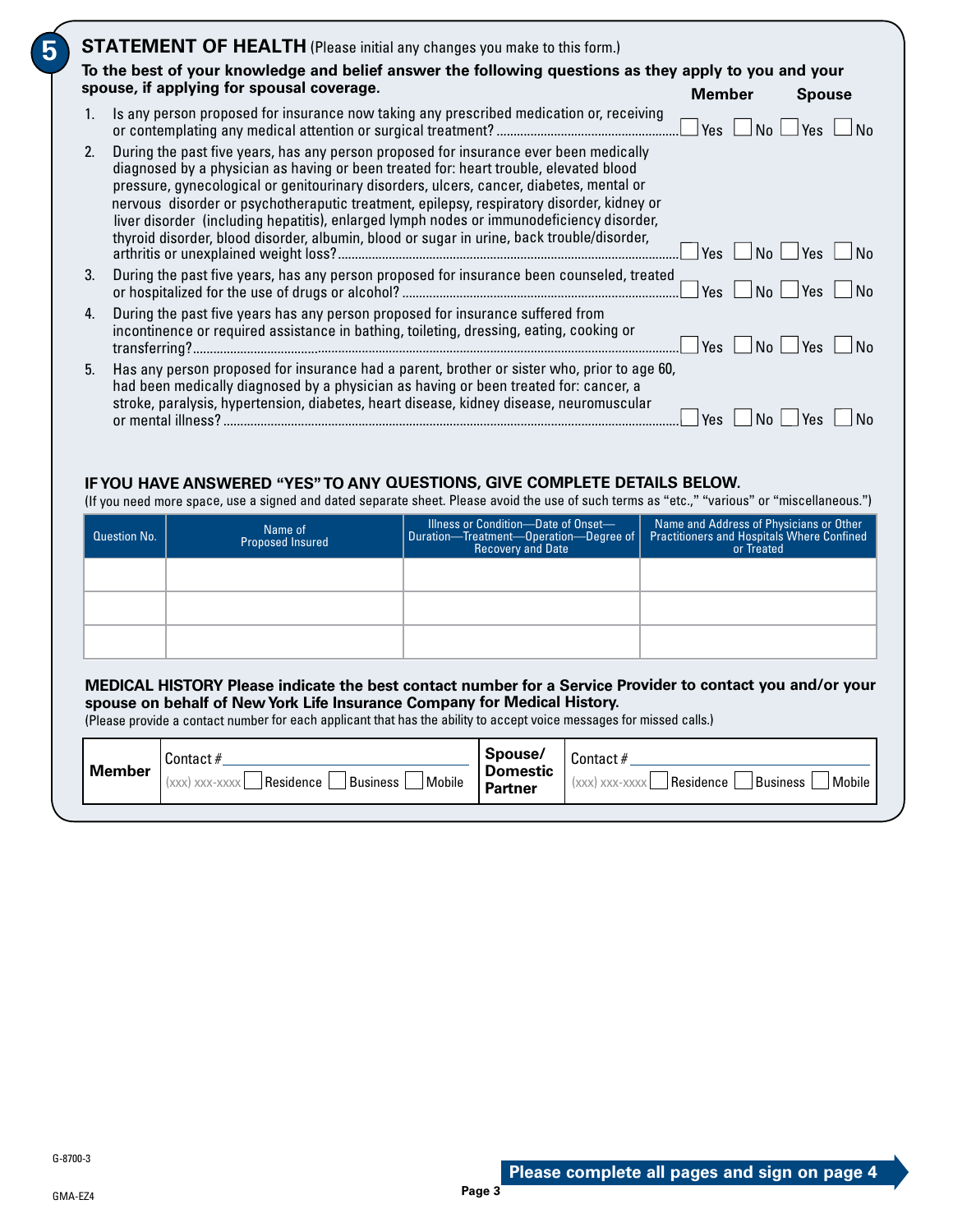# **6 AUTHORIZATION**

**I understand** that New York Life Insurance Company has the right to require additional information and, if necessary, an examination by a physician. I ask New York Life to rely on all such statements made on this form, and any supplements to it, while considering this request. I also understand that the coverage afforded will be in consideration of the answers and statements set forth above.

**AUTHORIZATION:** I hereby authorize any licensed physician, medical practitioner, hospital, pharmacy, clinic or other medical or medically related facility, laboratory, insurance company, MIB, LLC (MIB), or other organization, institution or person, that has any records or knowledge of me or my health to release information, including prescription drug records, maintained by physicians, pharmacy benefit managers, and other sources of information to New York Life Insurance Company, its reinsurers, its subsidiaries or the Plan Administrator about the physical and mental health of any persons proposed for insurance, including significant history, findings, diagnosis and treatment, but excluding psychotherapy notes for the purpose of evaluating my application for insurance. Health information obtained will not be redisclosed without my authorization unless permitted by law, in which case it may not be protected under federal privacy rules. For example, New York Life may be required to provide it to insurance, regulatory or other government agencies. In this case, the information may no longer be protected by the rules governing your AUTHORIZATION.

A photocopy of this AUTHORIZATION and request form shall be as valid as the original. In all circumstances, my authorized agent, representative, or I may request a copy of this AUTHORIZATION. This AUTHORIZATION shall be valid for a period of 24 months from the date signed, unless sooner revoked. The AUTHORIZATION may be revoked at any time by sending written notice to New York Life Insurance Company. My revocation will not be effective to the extent that New York Life or any other person already has disclosed or collected information or taken other action in reliance on it, or to the extent that New York Life has a legal right to contest a claim under an insurance certificate or the certificate itself.

**By signing and dating this application, the member requests the insurance indicated; and the member and any person proposed for insurance consent to authorize the disclosure of information to and from the providers noted above and in the IMPORTANT NOTICE, including making a brief report of your protected health information to MIB, LLC; and attest to having read the IMPORTANT NOTICE and Fraud Notices enclosed, including how our information is exchanged with MIB, and that to best of your knowledge and belief, the answers provided to the question are true and complete.**

#### **PAYMENT OF A PREMIUM CONTRIBUTION FOR INSURANCE DOES NOT MEAN THERE IS ANY COVERAGE IN FORCE BEFORE THE EFFECTIVE DATE AS SPECIFIED BY NEW YORK LIFE.**

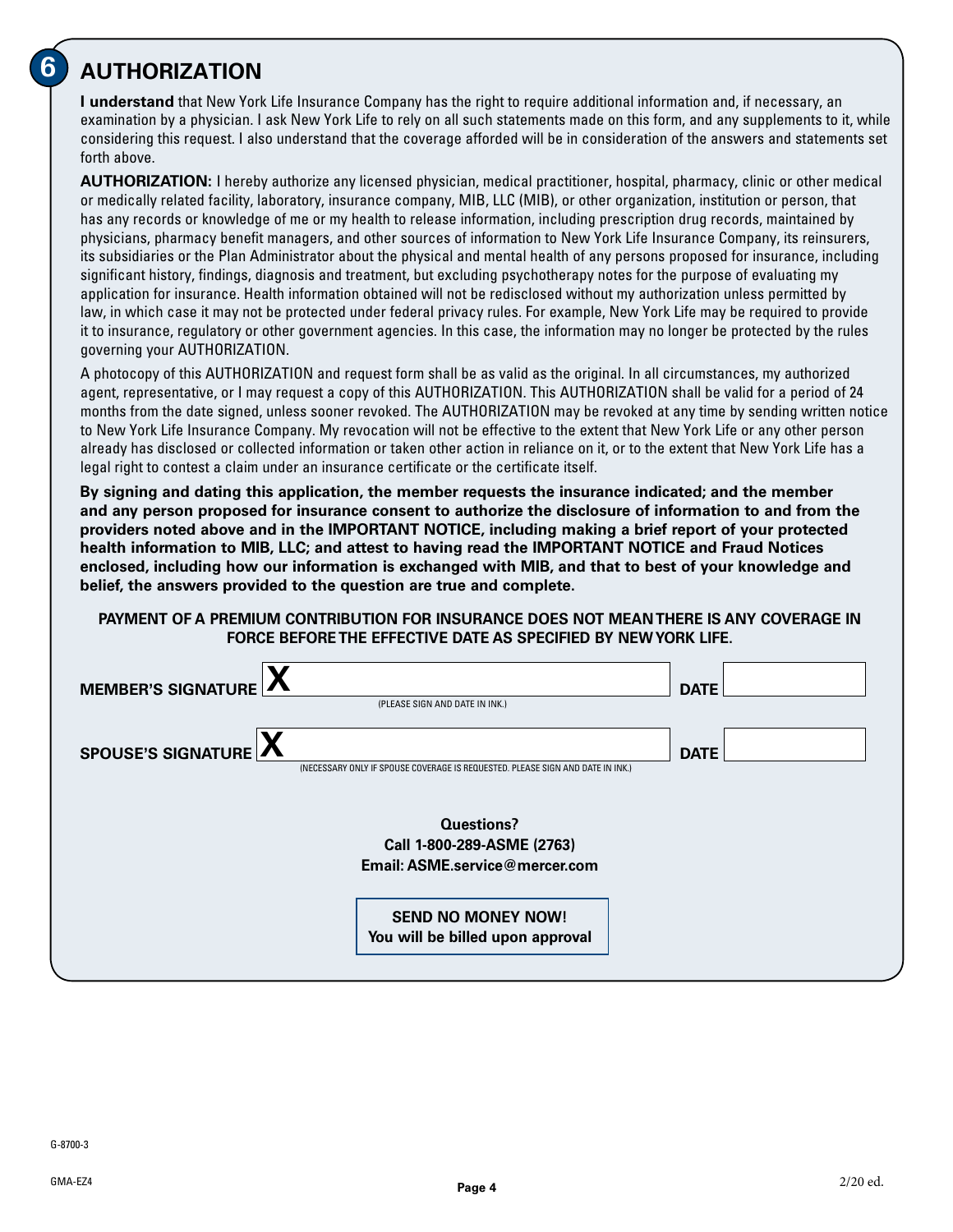#### **FRAUD NOTICES**

**FRAUD NOTICE—For residents of all states except those listed below and New York:** Any person who knowingly and with intent to defraud any insurance company or other person files an application for insurance or statement of claim containing any materially false information or conceals for the purpose of misleading, information concerning any fact material thereto, commits a fraudulent insurance act, which may be a crime and may subject such person to criminal and civil penalties. **RESIDENTS OF CO,** the following also applies: Any insurance company or agent who defrauds or attempts to defraud an insured shall be reported to the Colorado Division of Insurance within the Department of Regulatory Agencies.

**RESIDENTS OF AL/AR/LA/RI:** Any person who knowingly presents a false or fraudulent claim for payment of a loss or benefit or knowingly presents false information in an application for insurance is guilty of a crime and may be subject to fines and confinement in prison.

**RESIDENTS OF CA:** Any person who knowingly and with intent to defraud any insurance company or other person files an application for insurance or statement of claim containing any materially false information or conceals for the purpose of misleading, information concerning any fact material thereto commits a fraudulent insurance act, which may be a crime and may subject such person to criminal and civil penalties. The falsity of any statement in the application for any policy shall not bar the right to recovery under the policy unless such false statement was made with actual intent to deceive or unless it materially affected either the acceptance of the risk or the hazard assumed by the insurer.

**FOR RESIDENTS OF D.C.,** WARNING: It is a crime to provide false or misleading information to an insurer for the purpose of defrauding the insurer or any other person. Penalties include imprisonment and/or fines. In addition, an insurer may deny insurance benefits if false information materially related to a claim was provided by the applicant.

**RESIDENTS OF FL:** Any person who knowingly and with intent to injure, defraud, or deceive any insurer files a statement of claim or an application containing any false, incomplete, or misleading information is guilty of a felony of the third degree.

**RESIDENTS OF KS:** Any person who knowingly presents a false or fraudulent claim for payment of a loss or benefit or knowingly presents false information in an application for insurance may be guilty of insurance fraud as determined by a court of law.

**RESIDENTS OF ME:** It is a crime to knowingly provide false, incomplete or misleading information to an insurance company for the purpose of defrauding the company. Penalties may include imprisonment, fines or a denial of insurance benefits.

**RESIDENTS OF MD:** Any person who knowingly or willfully presents a false and fraudulent claim for payment of a loss or benefit or who knowingly or willfully presents false information in an application for insurance is guilty of a crime and may be subject to fines and confinement in prison.

**RESIDENTS OF NJ:** WARNING: Any person who includes any false or misleading information on an application for an insurance policy is subject to criminal and civil penalties.

**RESIDENTS OF OK:** WARNING: Any person who knowingly, and with intent to injure, defraud or deceive any insurer, makes any claim for the proceeds of an insurance policy containing any false, incomplete or misleading information is guilty of a felony.

**RESIDENTS OF PUERTO RICO:** Any person who knowingly and with the intent to defraud presents false information in an insurance request form, or who presents, helps or has presented a fraudulent claim for the payment of a loss or other benefit, or presents more than one claim for the same damage or loss, will incur a felony, and upon conviction will be penalized for each violation with a fine no less than five thousand (5,000) dollars nor more than ten thousand (10,000) dollars, or imprisonment for a fixed term of three (3) years, or both penalties. If aggravated circumstances prevail, the fixed established imprisonment may be increased to a maximum of five (5) years; if attenuating circumstances prevail, it may be reduced to a minimum of two (2) years.

**RESIDENTS OF TN/WA:** It is a crime to knowingly provide false, incomplete or misleading information to an insurance company for the purpose of defrauding the company. Penalties include imprisonment, fines and denial of insurance benefits.

**RESIDENTS OF VA:** Any person who, with the intent to defraud or knowing that he is facilitating a fraud against an insurer, submits an application or files a claim containing false or deceptive statements may have violated state law.